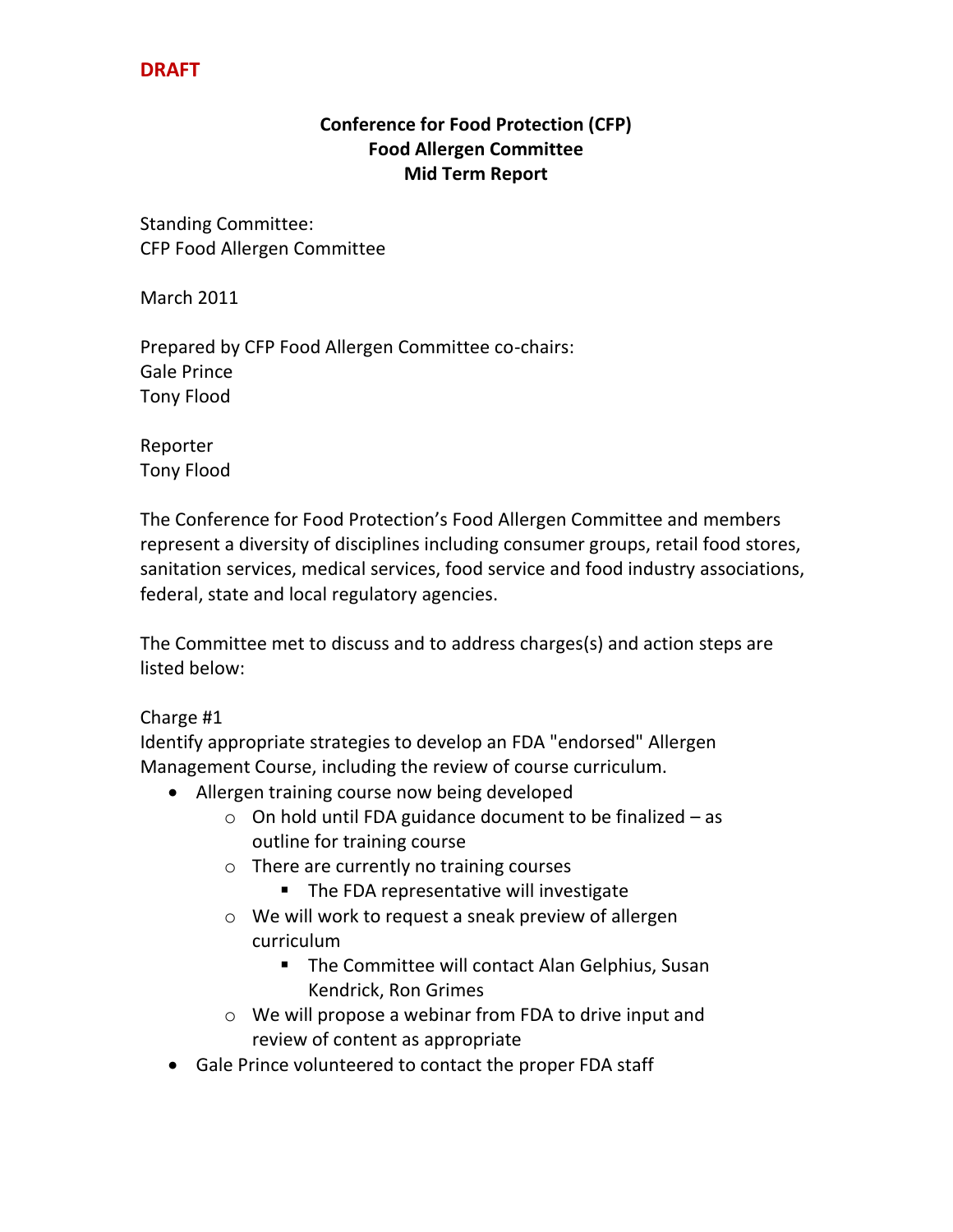# **DRAFT**

### Charge #2

Review the pending publication of FDA materials and guidance document(s) related to allergen management.

- o our FDA representative provided a brief update on the guidance document
	- **Several versions under current review**
	- FDA will provide comments along with updated references
	- We are awaiting final clearance through CFSAN may or not have to go through clearance of Office off Foods
	- **Tentative 2<sup>nd</sup> quarter 2011**
	- **DearF** Once cleared we will work to develop a strategic approach for committee to review

### Charge #3

Utilize the strengths of groups like FAAN and IFIC Foundation (in cooperation with the CFP Food Allergen Committee) to define and lead a health professional outreach activity such as a "food allergy resource page" of educational materials suitable for state/local regulatory officials, food managers, and food employees.

- Use CFP to communicate to professionals (allergists, medical professionals, etc.) – CFP not the authoritative body with health professionals.
	- o Spawned CDC representative to be part of the Committee
	- o FAAN to provide insights on how to communicate to this group
		- **Professional education** 
			- Pediatric Awareness Program (25,000 pediatricians)
			- Emergency Room attendant outreach initiative
			- New NIH Guidelines diagnosis and treatment guidelines
				- o We will work to weave CFP work into guidelines
	- o Committee to develop a resource document for target audience
		- CFP audience, food prep, inspection communities, etc.
		- Restaurant community